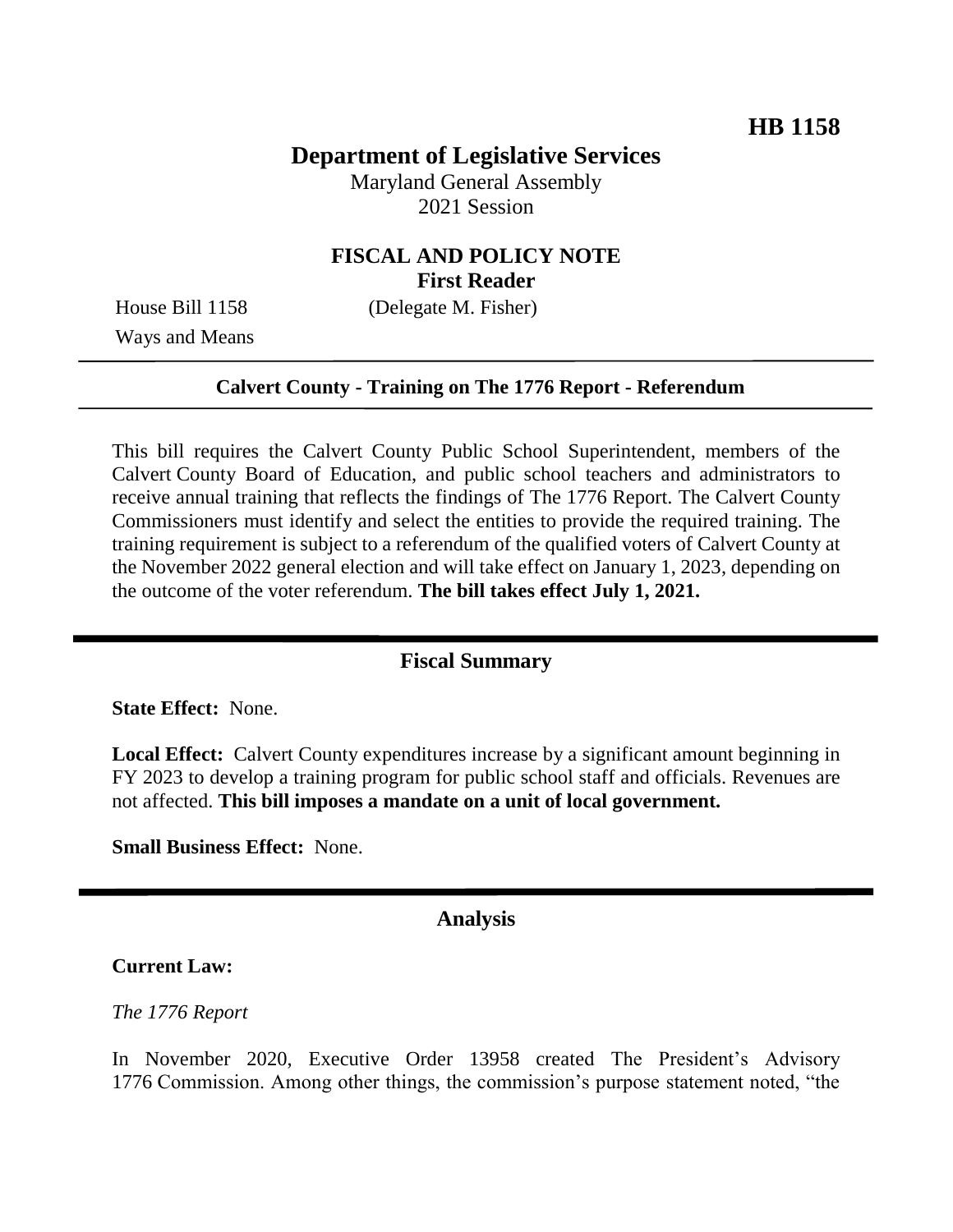best way to preserve the story of America's founding principles is to live it in action by local communities reasserting control of how children receive patriotic education in their schools." The President appointed 18 commission members who were tasked with providing a report "regarding the core principles of the American founding." Although Executive Order 13985 subsequently disbanded the 1776 Commission in January 2021, a copy of the commission's [report](https://trumpwhitehouse.archives.gov/wp-content/uploads/2021/01/The-Presidents-Advisory-1776-Commission-Final-Report.pdf) remains available from the White House Archives.

### *Social Studies Curriculum*

With the advice of the State Superintendent of Schools, the State Board of Education establishes basic policy and guidelines for the program of instruction for public schools. Subject to State law and the regulations, bylaws, policies, and guidelines established by the State Board of Education, each local board of education must establish the curriculum guides and courses of study for schools in its jurisdiction.

According to regulations, each local school system must provide an instructional program in social studies each year for all students prekindergarten through grade 8 and a program that enables students to meet graduation requirements and to select social studies electives in grades 9 through 12. These programs must at least meet the content standards in the regulations. In Maryland, among other required topics, regulations require that the social studies instructional program teach students about the peoples of the nation and the world. Specifically, students must inquire about the people of the United States and the world using a historically grounded, multidisciplinary approach in order to recognize multiple narratives and acknowledge the diversity and commonality of the human experience. Every five years, each local superintendent of schools must certify to the State Superintendent of Schools that the instructional programming for prekindergarten through grade 12 meets, at a minimum, all the requirements set forth in the regulations.

[Content standards and frameworks for social studies,](http://marylandpublicschools.org/about/Pages/DCAA/Social-Studies/MSSS.aspx) which were updated for most grades and courses in 2020, include standards for U.S. history and civics education within the Social Studies Curriculum.

**Local Expenditures:** Calvert County expenditures increase by a significant amount beginning in fiscal 2023 to develop and deliver a training program for public school staff and officials. As of October 2019, Calvert County has a total of 1,443 staff employed in instructional positions (teachers, librarians, guidance counselors *etc.*) and 166 staff employed in administrative positions (superintendent, directors, coordinators, principals, *etc.*). Additionally, the Calvert County Board of Education consists of 6 members, 2 elected from the county at large, 3 from commissioner districts, and 1 nonvoting student member.